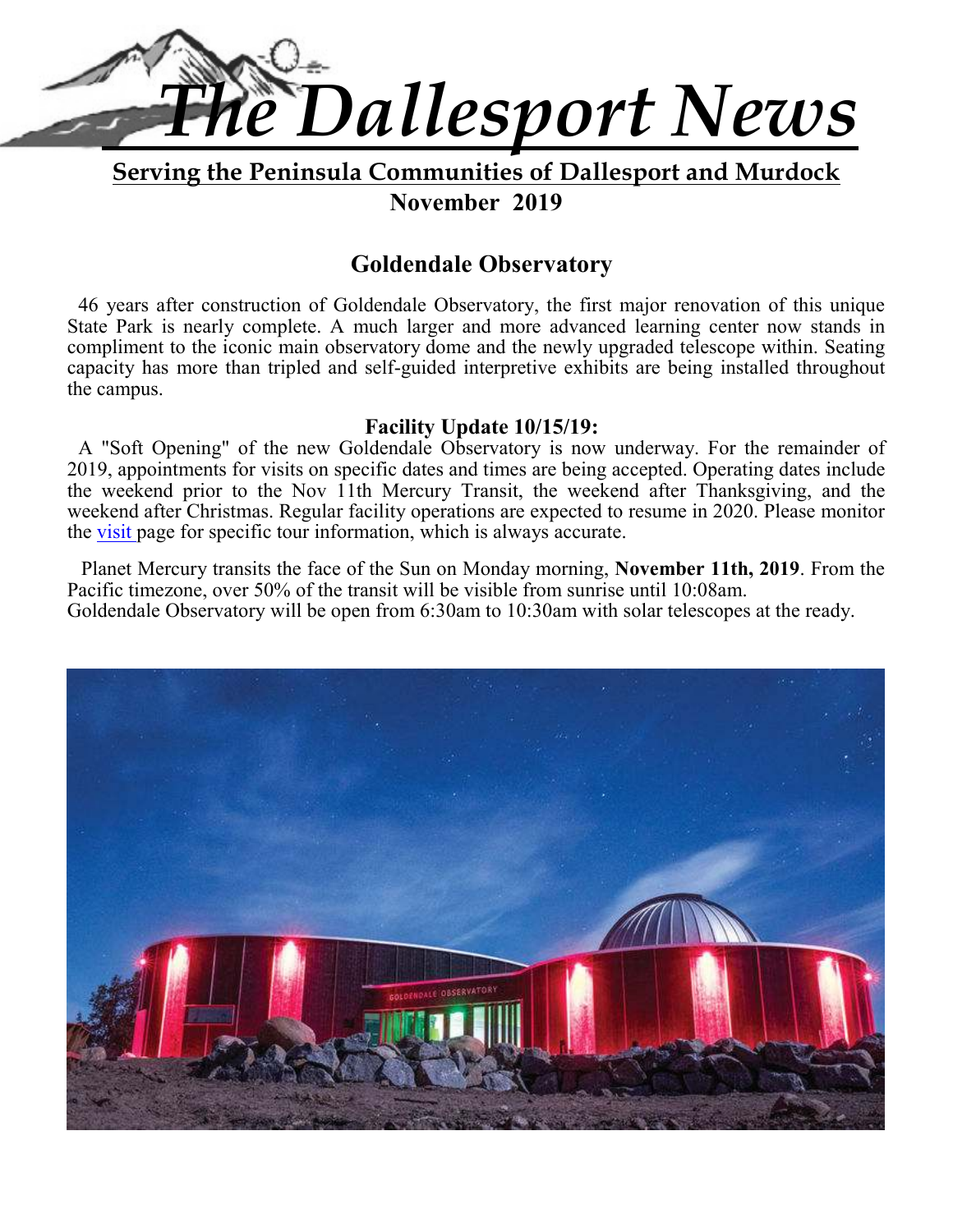#### **Book Review By Judy Bane "The Me I Used To Be" by Jennifer Ryan**

A good contemporary romance is something I have always enjoyed and Jennifer Ryan delivers a well developed story with vivid characters who face real life with courage and grit. I particularly enjoyed this latest title and I hope you get the chance to explore her other books.

If you like Jill Shalvis and Kristin Hannah, you'll love Jennifer Ryan's exciting new novel, where a young woman has the chance to rebuild her life and become the woman she was always meant to be....

An inheritance she never expected...

After serving time for a crime she didn't commit, Evangeline returns home to discover her father left her solely responsible for the family's failing ranch, her mother blames her for her father's death, and her brothers want her out of their way. With her family's future squarely on her shoulders, she desperately searches for ways to save their home - before they lose everything. A chance to right past mistakes...

Her only ally: Chris Chambers. The cop who sent her away is positive she took the fall for someone else. And if she helps him track down the real criminals. he'll clear her record. But the closer Evangeline and Chris get to exposing the truth - and to each other - the deeper Evangeline is drawn into a dangerous sting that will finally bring her justice and pave the way for a bright future.

#### **Columbia Gorge Genealogical Society November 9, 2019 - 10:30 -12:00 DNA Class - Linda Colton**

 Linda Colton will be teaching a class on "DNA: Whys, Hows and What to Do With Your Results". This class will briefly touch on why testing your DNA is helpful, the various companies and tests available, but mostly the class will focus on what to do with your results and how you can boost your research using DNA cousin matches. Come and learn how to figure out those hundreds of cousin matches and see the latest awesome tools from the testing companies to help you find more relatives!

 Our society generally meets on the second Saturday of each month in the lower level classroom in the Columbia Gorge Discovery Center in The Dalles. The Board of Officers meets at 9:00am followed by a general meeting and program at 10:30am. Visitors are

welcome and a recommended \$1.00 donation to defray room rental costs. Columbia Gorge Discovery Center & Museum 5000 Discovery Drive

**State Parks Free Days Nov. 11** (Monday) Veterans Day and **Nov. 24** (Sunday) autumn free day.

#### **Time to sign up for Veterans' Day Parade November 11, 2019**

Entry forms for the Veterans Day Parade are available at the Chamber of Commerce, VSO office and the Columbia Gorge Veterans Museum located at 205 E 2nd St, The Dalles, OR. Entry forms need to be returned by November 8, the Friday before the parade. The event takes place Monday Nov. 11, 2019, beginning at 11a.m. There is no entry fee. Patriotic decorations are welcome. There will be a community Potluck following the parade at the Oregon Veterans' Home. Bring you favorite Potluck food and deserts to share with all. This will be hosted by the VFW Post and Auxiliary 2471.

To kick off the parade starting at 11a.m., it is requested by the Parade Committee for Churches and Public Buildings who have bells, sirens, chimes etc, to sound them showing honor and respect to our men and women who have put on the United States Military Uniform in service to this Nation. This Veterans' Day our intent is to honor all Veterans in The Dalles, OR, and all Veterans from surrounding areas in the Columbia River Gorge. Put this on your calendars and electronic devices..

Committee Chair: Mike Knopf. Members: Gary Elkention, Vandee Mauser, Pat Lucas, Karl Vercouteren, Karen Knopf, Rod Runyon and Chris Mumford. Non profit, Mid Columbia Veterans' Memorial Committee.

#### **Washington Veterans Can Preserve Their Stories In The Library Of Congress**

Congresswoman Jaime Herrera Beutler will be partnering with the Veterans History Project whose mission is to collect, preserve, and make accessible the personal accounts of American wartime veterans so that future generations may hear directly from veterans and better understand the realities of war and the sacrifices made for our freedom.

At the event, Herrera Beutler, her staff, and members of the military community will be conducting one-on-one interviews with Southwest Washington veterans about their wartime experiences. The interviews will then be submitted for preservation as part of the American Folklife Center at the Library of Congress.

All Southwest Washington veterans are invited to participate and share their military stories at a Vancouver-area event. Those who wish to participate should RSVP at

VetStoriesWA03@Mail.House.gov or call Herrera Beutler's Vancouver office at (360) 695-6292.

More information—including the veteran collections—about the Veterans<br>History Project is available at History Project is available at http://www.loc.gov/vets.

## **Nov. 28th. 29th. Thanksgiving ALL LIBRARIES CLOSED**

**Klindt's Bookstore** 541-296-3355 315 E. 2nd Street, The Dalles Hours: Mon. – Sat. 8:00 am– 6:00 pm Sundays 11:00 am - 4:00 pm **The Dalles/Wasco County Public** 

**Library** 541-296-2815 wascocountylibrary.com

722 Court Street, The Dalles **HOURS:** 

Monday-Thursday 10 a.m. to 8:30 p.m. Friday-Saturday: 10 a.m. to 6 p.m. Closed Sunday

*\*FREE wireless Internet access* inside the library and on library grounds. **White Salmon Valley Community Library** 509-493-1132 - Town & Country Sq. White Salmon Open Tuesdays 10:00 am - 8:00 pm Wed.-Sat. 10:00 am - 6:00 pm

 *\*FREE wireless Internet access*  **Goldendale Community Library**  (509) 773-4487

131 West Burgen Street Goldendale, Open M Tu Th F Sat 10am-6:00pm and 10 to 8 on Wednesdays

#### **Bookmobile**

Fort Vancouver Regional Library 1-888-546-2707



The Library Bookmobile  **Winter Schedule Wednesdays Nov. 13th. & 27th .**  \*Lyle Merc. 9:30-10:15

\*Book return available at this location Lyle Community School 10:30-12:30

Dallesport Church of Christ…1:45–3:00 A map of all FVRLibraries' bookmobile stops as well as printable schedules can be found at

http://www.fvrl.org/bookmobiles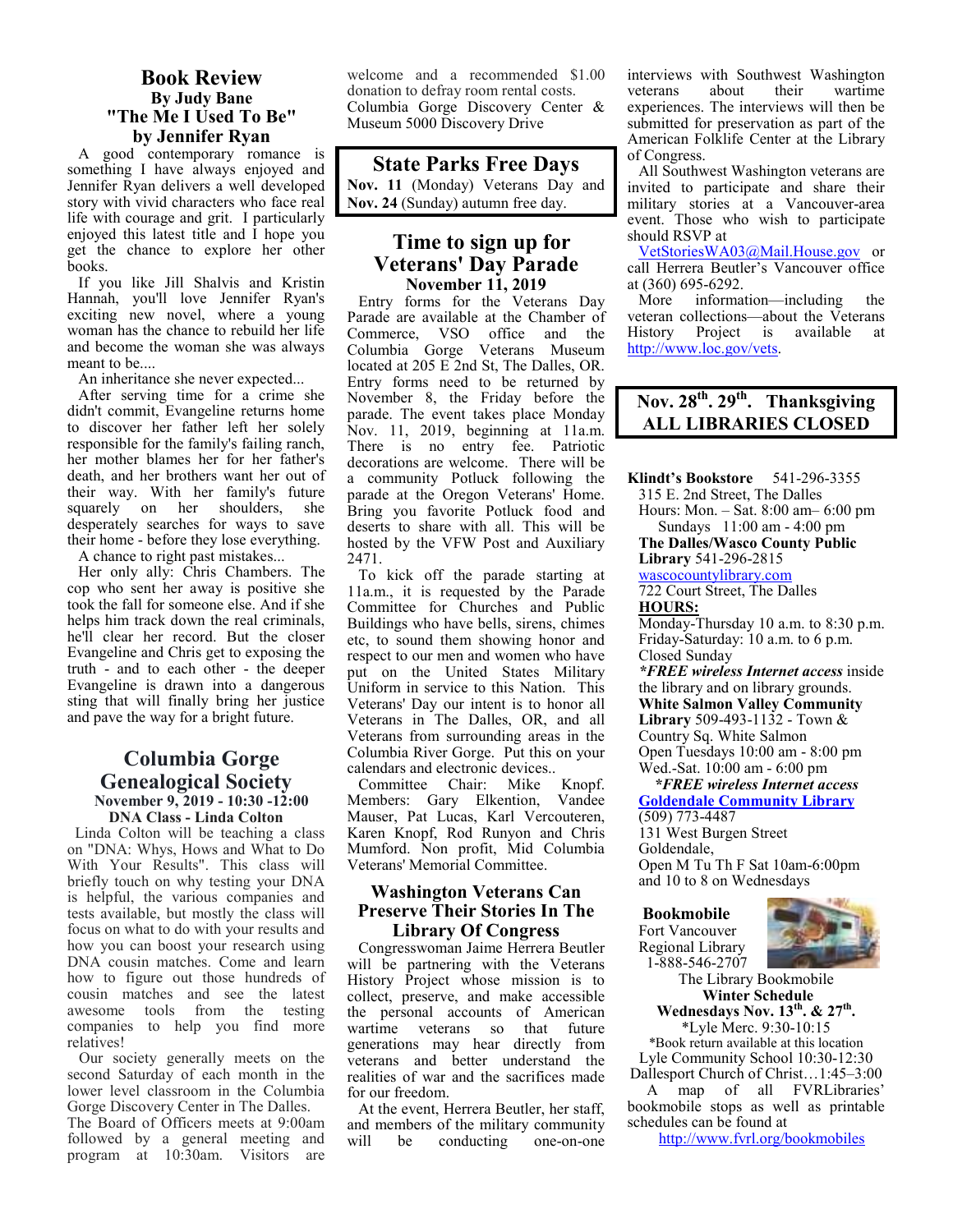

#### **Community Council Corner**  By Angie Jenkins

The Dallesport-Murdock Community Council met on October 10, 2019 at the Dallesport Community Center. No speaker was at the meeting, we are working to schedule some in the near future. This was a relatively brief meeting. Some discussion regarding agenda topics was done, such as treasurer reports, by-laws, and upcoming elections.

The Garden Project Dallesport will be holding the next meeting Tuesday November 15, 2019 at the Community Center in Dallesport 7pm. Meetings will be held every third Tuesday 7pm at the same location.

There was some discussion regarding Sagetech and the proposed sale of the Dallesport property. No new changes to report at this time but we will keep citizens informed.

There has been some community discussion regarding the topic of driving properly licensed ATV's within the city limits. The council wants to get citizen responses regarding the issue so please attend the next council meeting for more information and to give input.

The next meeting of the Dallesport-Murdock Community Council is Thursday **November 14, 2019 at 7pm** at the Dallesport Community Center on 6th Avenue. Meetings are held the second Thursday each month at 7pm.

**www.dallesport-wa.org**

#### **Council Elections**

 Each year, 3 positions on the 9-person community council are up for election. This year WJ "Bill" Morris, David McNeal, and Sally Swing have their terms expiring. All have expressed an interest in running for re-election. The elections are held prior to the November Council meeting. Intent to run must be submitted to the Council on or before the October meeting. Write-ins are accepted on Election Day. Eligibility for the council include being a resident, real estate leaseholder and/or property owner living in the Dallesport/Murdock community for at least 6 months and be a registered voter in good standing in the community. If you are interested, look for the notice and form in the post office<br>or contact Kim McCartney at or contact Kim McCartney at kmccartney@charter.net or 509-594-6195 to register your desire to be on the council.

**Daylight Savings Time Ends Sunday November 3rd .** 

### **Dallesport Water Dist.**

P.O. Box 131

Dallesport, WA 98617 If you have any questions regarding your water system, please feel free to contact. Water Manager: Scott Dixon 541-980- 6756, Certified Water Operator: Austin Wilson 541-980-6756, District Clerk: Chelsea Wooderson 541-980-6514

dwdmanager@gmail.com or

dallesportwater@gmail.com Office hours: 8:00am to 1:00pm Monday thru Thursday. 541-980-6514 Monthly meetings are held on the  $2<sup>nd</sup>$ Wednesday of every month at 5:00pm at the Dallesport Community Center.

## **Do You Need Help With Winter Heating?**

 Washington Gorge Action Programs staff will process Energy Assistance applications for Seniors 60 and older and Jill pr Stacy from Senior Services will be there to process Klickitat County PUD Senior discounts at the following locations during November.

White Salmn – Pioneer Center 501 NE Washington St. Wed. Nov.  $13<sup>th</sup>$ . & Fri. Nov.  $15^{\text{th}}$ . 10am-1pm

Lyle Lions Community Center 503 Lewis & Clark Hwy., Lyle Tues Nov.  $12^{th}$ . 10am – 1pm

Goldendale PUD public meeting room 1313 S Columbus Ave Tues. Nov. 19<sup>th</sup>.  $10$ am – 1pm and Thus. Nov  $21^{st}$ .  $10$ am – 1pm

#### **Senior Klickitat PUD Discount**

If you are 62 years old or older and your household income under \$24,806 you may be eligible for a Klickitat County PUD electric bill discount. You will need to bring: Proof of total household<br>income for months of August. income for months of August, September, & October. Proof of physical address, copy of your current PUD bill, SS cards for ALL household members, ID for all adults.

#### **Pancake Breakfast**

Lyle Lions Pancake Breakfast / **Early Christmas Food Box Project Donations** (Monetary & Non Perishable Food Items) 7:00 - 10:00 am. Lyle Lions Community Ctr. Corner of Hwy 14 & 5th St. Everyone is welcome! Early monetary donations, canned goods & non-perishable food items will be accepted. Monetary donations can also be sent to: Lyle Lions P.O. Box 383<br>Lyle. WA 98635 earmarked: Lyle, WA 98635 earmarked: **"Christmas Food Box Project".** 



#### **2020 Census Positions Available in Klickitat County**

 Earn extra income while helping your community. The U.S. Census Bureau is recruiting thousands of people across the country to assist with the 2020 Census count.

#### **Job Details - Non-Supervisory Numerators (Census Takers) - \$14.50 per hour**

 Some field positions require employees to work during the day to locate addresses on buildings. Other field positions require interviewing the public, so employees must be available to work when people are usually at home, such as in the evening and on weekends.

#### **Job Details - Supervisory Census Field Supervisors - \$16.00 per hour**

 Conduct fieldwork to support and conduct on-the-job training for census takers and/or follow-up in situations where census takers have confronted issues, such as not gaining entry to restricted areas.

 To be eligible, you must be at least 18 years old, have a valid Social Security number, and must be a U.S. citizen.

#### **How to Apply**

 Complete an online job application at www.2020census.gov/jobs. One application for all jobs! The application includes assessment questions about<br>vour education, work, and other your education, work, experience.



#### **Drop Box Locations**

 Drop boxes are available 18 days prior to each election until 8 p.m. on Election Day.

**Dallesport, Community Center**

Parking Lot, 136 6th St.

**Lyle, Lions Club Parking Lot**,

Intersection of 5th St. and Hwy. 14. Ballots may be dropped off in the Auditor's Office 8:30 a.m. to 5 p.m. Monday-Friday.

 The courthouse will remain open for ballot drop-off and use of accessible voting equipment between 8:30 a.m. and 8:00 p.m. on Election Day.

 **Klickitat County Election Results**  https://results.vote.wa.gov/results/current /klickitat/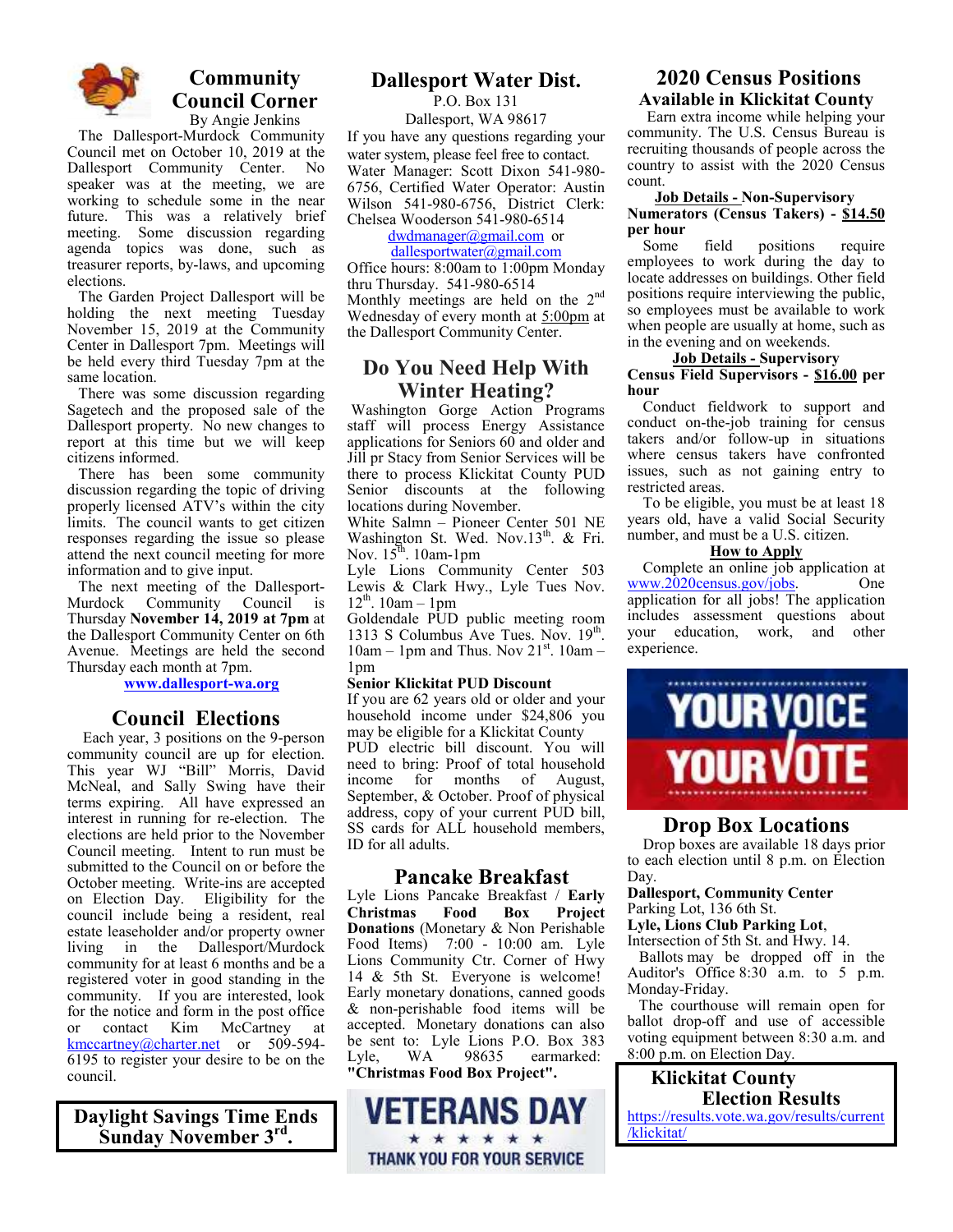## **Lyle School Hosts 200 for Pizza and Games Night**

Over 200 students, parents and family members showed up to join the Lyle School District staff and the PTO for pizza and games on Wednesday, October 16.

The event was a combination open house and game night, with para educators sharing simple games parents could take home to practice math and English Language Arts (ELA) skills with their children. Teachers welcomed parents to visit their rooms. Among them, secondary science teacher Donna Sholtis set up microscopes in her room and welcomed everyone to take a closer look at everyday items.

Columbia Gorge Community College's Sara Viemeister and the school's secondary Math/STEM teacher Dr. Tim Foley were available in the library to walk seniors through completing the FASFA for financial aid for post-secondary education. At least nine seniors were able to complete the FAFSA with their assistance.

Klickitat Canyon & Columbia Gorge Winery brought an apple press and to give students the opportunity to squeeze and drink fresh juice. Between all of that and a middle school game in the gym, no one could say they were bored.

One of the highlights was drawing names for the raffle winners. Students and parents took home:

- A girl's bike and a boy's bike
- An extra-extra-large bright green Seahawks hoody sweatshirt
- A Nike basketball
- Spa item gift baskets
- Gift certificates for Fred Meyer, a nail shop and other retailers in the area.

This parent engagement activity was sponsored by Title I. We want to give a big thank you to our PTO for their ongoing support!



#### **Nick Fitzsimmons Appointed to Lyle School Board**

Nick Fitzsimmons was appointed to the Lyle School District Board of Directors during the regular board meeting September 25,



2019. Staff and the board were impressed with the quality of all three applicants for the position and thank Nancy Sallee and Garrett Towle for their interest in serving in this important position.

Nick was appointed to position four, an at-large position previously filled by Tria Bullard. Ms. Bullard resigned her seat in August. Fitzsimmons will now serve through the remainder of Bullard's term, which ends December 31, 2021, and can, if he chooses, run for a subsequent four-year term in the fall of 2021.

Nick is a 2002 Lyle High School graduate who also has kids in the school system and is active in the community. He serves on the Lyle Community Council, as well.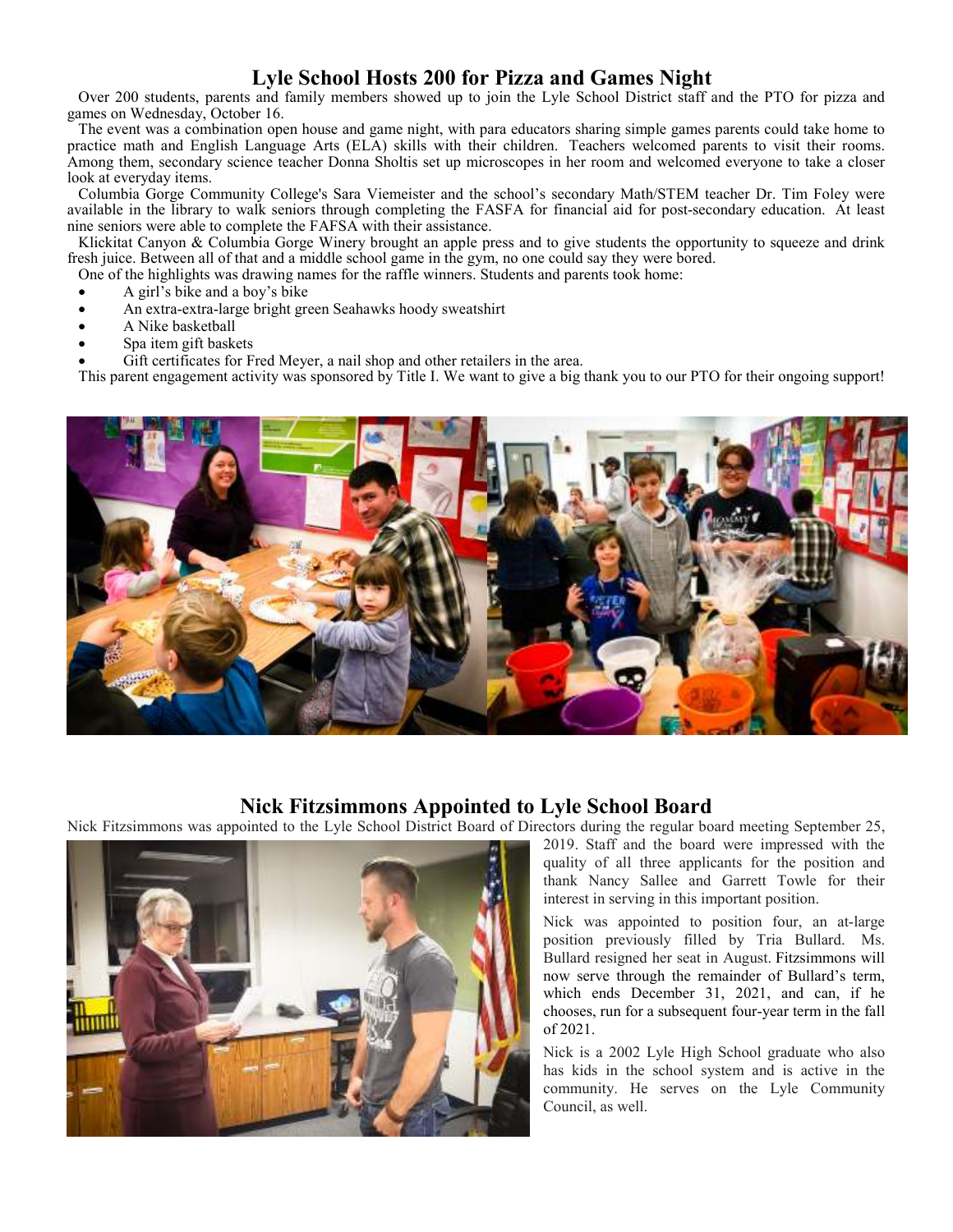

For the latest information on Lyle School District, visit the website for the school district.

#### **http://www.lyleschools.org**

#### **Dallesport School Building.**

We want to share the following statement related to the district's Dallesport property: We are aware that a real estate listing has shown up recently for the property. As most of the community already knows, Sagetech holds a lease for the district's Dallesport property with an option to purchase it.

Since Sagetech was placed in receivership, the receiver is now making decisions about Sagetech's<br>assets, including the Dallesport assets, including the Dallesport building.

Sagetech exercised the option to purchase the property last February and, since that time, the district has completed the tasks necessary for that to happen, including holding a public

meeting in Dallesport to hear community feedback and getting a commercial appraisal done. It has also held discussions about how to continue providing softball and track practice areas if the property is sold.

The board made a decision on September 25 during a regular board meeting to declare the property surplus and available for sale, the last legal steps required to move forward in the sale. However, negotiations between Lyle School District and the receiver have not been completely finalized. Based on our appraisal, the district has countered the company's original purchase price offered.

The listed price to purchase the property is higher, because Sagetech invested a considerable amount of money in updating and remodeling the building.

We are working with our attorney to comply with our legal responsibilities in regard to the lease, while remaining good stewards of the school district's finances and meeting the needs of our students, families and community.

Money from the sale of the Dallesport property will go into the district's capital projects fund, as required by state law, and can legally be used ONLY for construction projects or major repairs/improvements to the district's remaining property.

When a final agreement is in place between the receiver and Lyle School District, we will make a follow-up announcement.

#### **Lyle School Board Meeting Dates Change**

The regular scheduled monthly meetings of the Lyle School District Board of Directors have some changes in the last quarter of 2019.

The regular November meeting will be held on the third Wednesday instead of the fourth Wednesday of the month, due to its proximity to the Thanksgiving holiday. The December meeting was already scheduled for the third Wednesday of the month due to winter break.

Those meetings will be held on November 20 and December 18, both at the regular time of 6 p.m., in the school's board room in the lower level of the school.

The board meetings will return to their regular time and day, 6 p.m. on the fourth Wednesday of the month, in January.

All school board meeting times are set by a majority vote of the board of directors. If you have questions, please call 509-365-2191

Stay connected on Lyle School District's Facebook page

or on our website at Lyle School District [www.lyleschools.org].

 **(Klickitat, Lyle Against Substance Abuse Coalition) Nov. 20th . 5 - 6:30 pm Meets the 3rd Wed of each month. Alternates between Klickitat and Lyle The Library Bookmobile--- Winter Schedule Wednesdays Nov. 13th. & 27th .**  \*Lyle Merc. 9:30-10:15 \*Book return available at this location Lyle Community School 10:30-12:30 Dallesport Church of Christ…1:45–3:00 **Dallesport PTO Meeting Tue, Nov. 5th. 2:45pm – 3:45pm Monthly on the first Tuesday School Board meetings will be held @ 6pm on the fourth Wednesday Nov. 20, 2019**  *Support your school and attend a meeting.* 

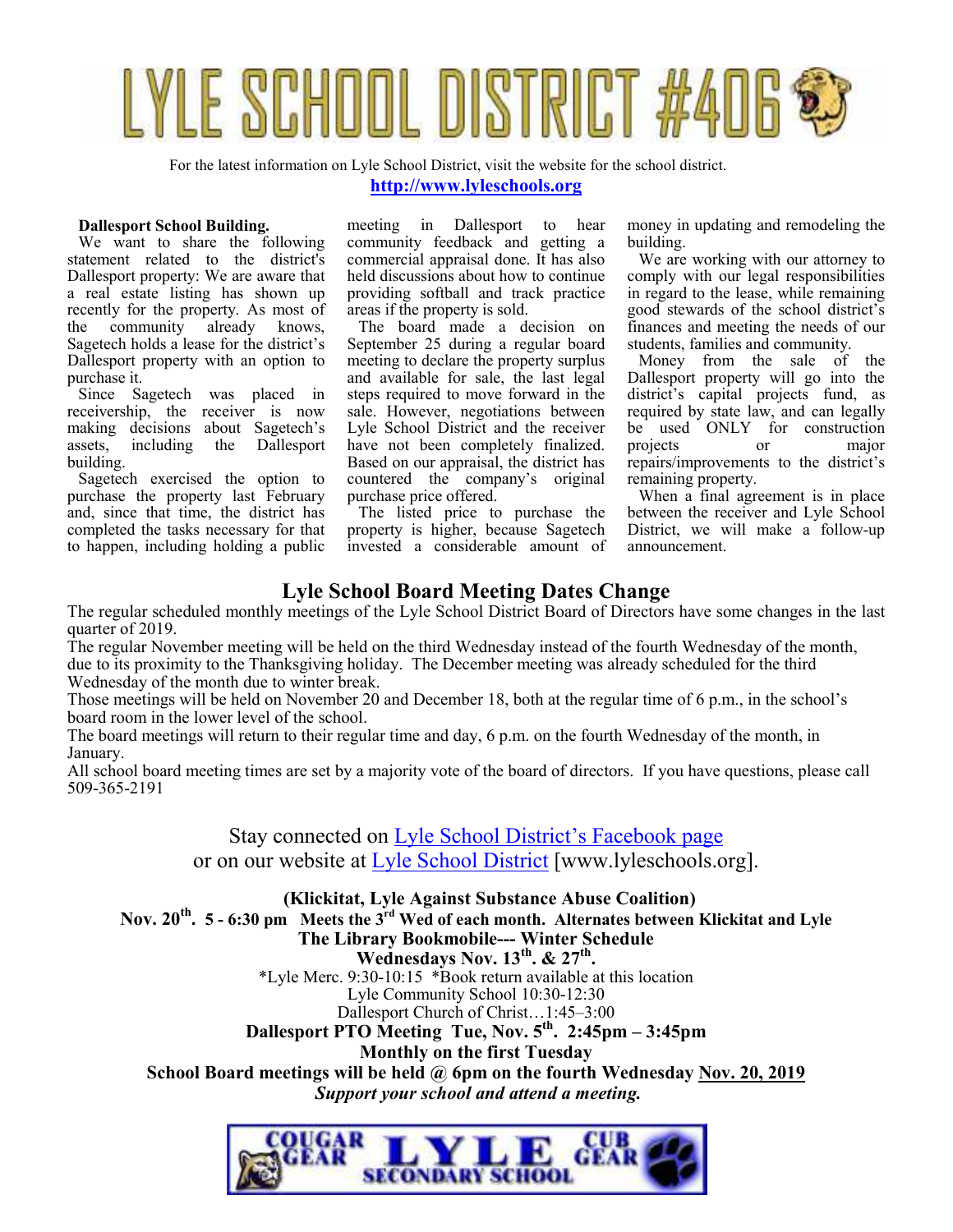## **Christmas Bazaar**

**November 1st & 2nd. 2019**  Friday 9am – 5pm Saturday 9am-4pm Quality Arts and crafts by local vendors, Quilt raffle Lyle Activity Center Corner of Hwy 14 & 3rd Street. Contact: Karen Beck 541-490-5673

## **Christmas Food Box Sign Ups**

Individuals and families in need of a Christmas food box need to sign up. Sign up begins **November 1st** and will continue throughout the month of November. The last day to sign up will be Saturday November 30th. Contact Joan Titus at 509-365-2872. Speak slowly and clearly. Leave your name, a working phone number, address, and the number of adults and children in your household.<br>Christmas

food boxes will be distributed from the Lyle Lions Club<br>Community Center on Saturday Center on December 21st from 9 a.m. until 12 noon.

Donations of money and canned and nonperishable food may be made at the Lyle Lions Club Community Center Monthly Pancake Breakfast Saturday November 2nd and December 7th from 7 a.m. until 11 a.m. and every Tuesday from 8 a.m. until 2 p.m.

#### **Vendors Wanted: Dallesport Christmas Bazaar**  Dallesport Community Center **December 6th 7th, & 8th. 2019**

Tables rent for \$20 a day per table if you just want one day and \$15 a day per table if you are doing 2 or 3 days. All table rent proceeds will be donated to the Dallesport-Murdock Fire Dept. and the Dallesport–Murdock Community Council. For more information, call/text Evelyn Biggs 509-310-9130.

## **Maryhill Museum Of Art - Dia De Muertos (Day Of The Dead)**

**Nov 2, 2019 1:00 PM - 5:00 PM**  http://www.maryhillmuseum.org

Contact 509-773-3733

Dia de Muertos is a Mexican holiday celebrated throughout Mexico, particularly the Central and South regions, and by people of Mexican heritage elsewhere. Join us for dancing and hands-on activities connected to this cultural celebration and day of remembrance. 35 Maryhill Museum Drive, Goldendale, WA Free to \$12.00

#### **Columbia River Indian Autumn Saturday Nov 2, 2019**

http://www.gorgediscovery.org

Columbia River Indian Autumn, regional gathering. Celebrate with the Nch'i-wana tribe as we role into the Fall season. Free admission all day, vendors, salmon bake, demonstrations, music, dancing, and games. Columbia Gorge<br>Discovery Center & Museum 5000 Discovery Center & Museum Discovery Drive The Dalles, Oregon 541.296.8600 #201

## **Maryhill Museum Of Art - Closing Celebration**

**Nov 9, - 10, 10:00 AM to 5:00 PM**  35 Maryhill Museum Drive, Goldendale, WA Free to \$12.00 509-773-3733

http://www.maryhillmuseum.org Join us to celebrate the conclusion of the 2019 season at Maryhill and to help stock food banks in Klickitat County. For every two non-perishable food items contributed at Maryhill on this final weekend, you will receive one free museum admission. We will also extend free admission to veterans, activity military, firefighters and their families. And, there will be cookies and a free cup of tea or coffee for all. Maryhill members can take advantage of a double discount (20%) in the Museum Store throughout the month of November. Our way of saying THANKS!

## **Maryhill Museum Of Art - Veterans Day Bells**

**Nov 11, 2019 11:00 AM - 5:00 PM**  35 Maryhill Museum Drive, Goldendale

http://www.maryhillmuseum.org In partnership with the Society of the Tomb of the Unknown Soldier, Maryhill Museum of Art will remember those who have made the ultimate sacrifice. At 11 a.m., we will join the nation for ringing of the bells at the museum. Contact 509-773-3733

## **St. Peter's 41st Annual Holiday Bazaar**

**Nov 23, 2019 9:00 AM - 4:00 PM**  St. Mary's Academy 1112 Cherry Hts Road The Dalles, OR

Cafeteria open from 7:30am to 3:00pm Quit raffle tickets \$1 or 6 for \$5Cafeteria,quilt raffle, baked goods, crafts, crochet, woodwork, plants and more. Start now on your Christmas shopping. Vendor contact: Email Laurie at stpeterbazaar@gmail.com



#### **Starlight Parade & Community Tree Lighting November 29, 2019**

http://www.thedalleschamber.com

The Holiday Season is fast approaching, with that comes one of the most anticipated parades of the year! This year's Parade theme is "Ruby Red Christmas". We invite you to celebrate the Christmas season at the 30th Annual Starlight Parade and Tree Lighting Celebration. The Starlight Parade starts at 6:00pm at the corner of West 6th and Webber St.

## **Annual Holiday Open House**

**Sat, Nov 30th - 9 am - 5 pm** Mark your calendar for the annual Holiday Open House at Columbia Gorge Discovery Center. Celebrate the holidays with free museum admission all day, live holiday music concerts, complimentary cookies and hot cider, a visit from Santa Claus and beautiful, unique, and local holiday gift ideas in the museum store. Columbia Gorge Discovery Center &<br>Museum. 5000 Discovery Dr. The 5000 Discovery Dr, The Dalles, OR



Community **Thanksgiving Dinner** 

#### **Nov. 28, 2019 12 – 3pm**

St. Mary's Academy The Dalles. Free for everyone. Donations accepted. Volunteers needed Monday Nov. 25<sup>th</sup>. thru Thurs. Nov.  $28<sup>th</sup>$ . Please call 541-296-6417 if you can help or if you would like dinner delivered to your home.

 Don't spend Thanksgiving alone. Everyone is welcome. Bring the family. Pies or any deserts are needed and can be delivered between 10am and 12pm on Thursday.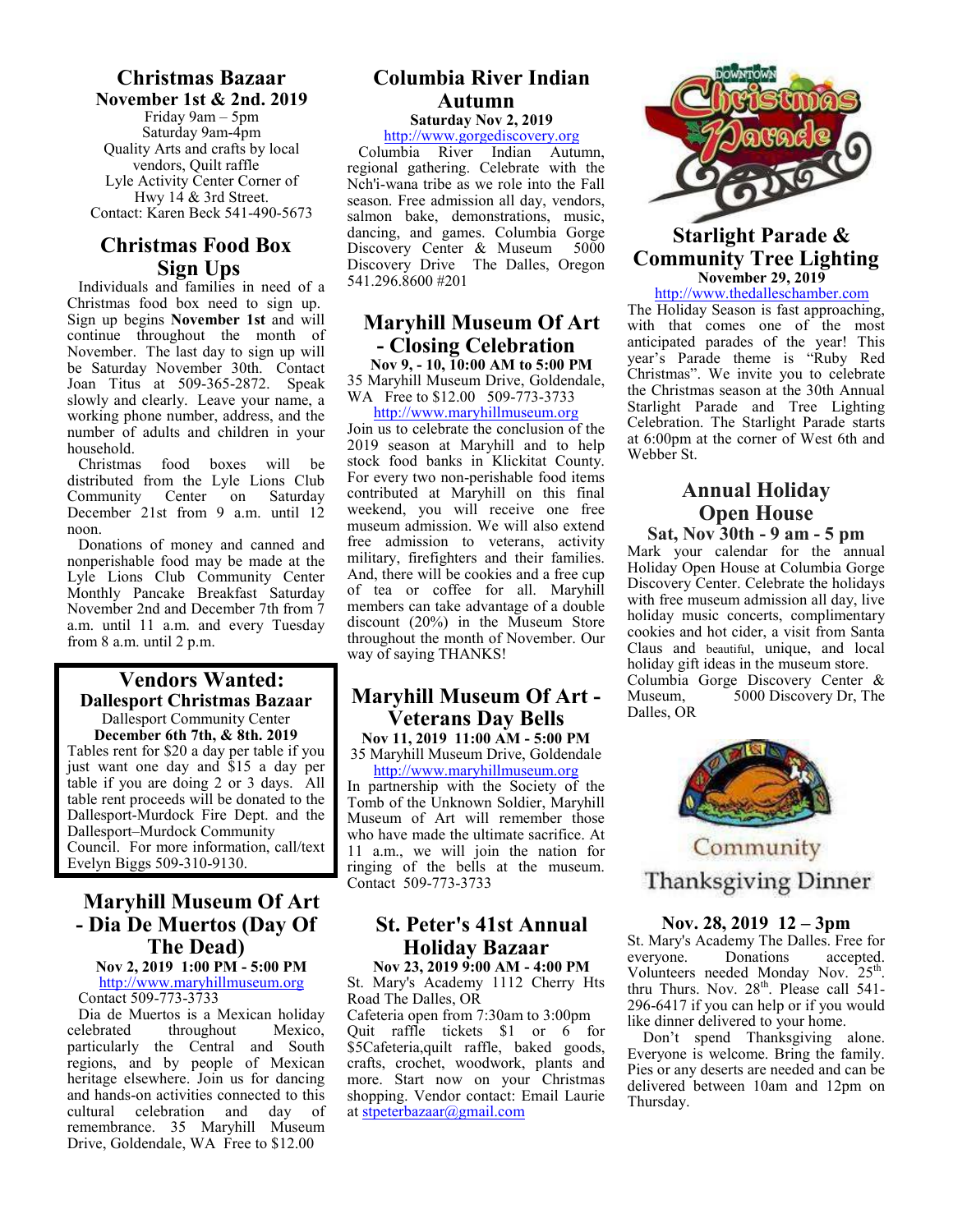# **Dallesport-Murdock Community Calendar**<br>Dallesport-Murdock Fire Dept. KCFD#6 Dallesport-Murdock Community Co

**630 Central Ave. P.O. Box 215 767-1252** 

 **Dallesport-Murdock Community Council 136 6<sup>th</sup> Ave. P.O. Box 8** 

| Sat. 7:30am-11:00 for package pick up only Phone 767-1577<br>Post Office hours are 8am-2pm M-F                                   |                                                                                                              |                                                                                            |                                                                                                                                                                   |                                                  |                                                              |                                                                                                                                                                |  |  |  |
|----------------------------------------------------------------------------------------------------------------------------------|--------------------------------------------------------------------------------------------------------------|--------------------------------------------------------------------------------------------|-------------------------------------------------------------------------------------------------------------------------------------------------------------------|--------------------------------------------------|--------------------------------------------------------------|----------------------------------------------------------------------------------------------------------------------------------------------------------------|--|--|--|
| <b>November 2019</b>                                                                                                             |                                                                                                              |                                                                                            |                                                                                                                                                                   |                                                  |                                                              |                                                                                                                                                                |  |  |  |
| Sun                                                                                                                              | Mon                                                                                                          | Tue                                                                                        | Wed                                                                                                                                                               | Thu                                              | Fri                                                          | Sat                                                                                                                                                            |  |  |  |
| <b>AA Meetings</b><br><b>Wednesdays and</b><br><b>Sundays 7pm</b><br><b>Lyle School</b><br>Library<br>625 Keasey<br>360-870-3321 |                                                                                                              | Volunteer<br>Firefighters<br>meet<br><b>Tuesdays 6pm</b><br><b>Dallesport Fire</b><br>Hall | <b>November</b><br>From the Latin<br>word novem,<br>"nine" because<br>this had been the<br>ninth month of<br>the early Roman<br>calendar.                         |                                                  | <b>Senior</b><br><b>Advisory</b><br>Meeting<br>10:30am-12pm  | <b>First Saturday</b><br><b>Breakfast</b><br><b>Lyle Lions</b><br><b>Club</b><br>$7am-10am$<br><b>Christmas Food</b><br><b>Box Project</b><br><b>Donations</b> |  |  |  |
| 3 <br>Don't Forget!<br>9422<br>back this workend                                                                                 | <b>Lyle Lions Club</b><br>meeting.<br>Potluck at 6:00<br>pm; Mtg. at 6:30<br>pm. Call 509-<br>365-2921       | <b>Senior Lunch</b><br><b>Lyle 11:30am</b><br><b>Election Day</b>                          | 6                                                                                                                                                                 |                                                  | 8                                                            | 9                                                                                                                                                              |  |  |  |
| 10                                                                                                                               | 11<br><b>Veterans Day</b>                                                                                    | 12<br><b>Senior Lunch</b><br><b>Lyle 11:30am</b>                                           | 13 Bookmobile<br>Fire Dist. Biz<br>Meet 6pm<br><b>Commissioners</b><br>Meet 7pm<br><b>Water Dist.</b><br>Meet 5pm                                                 | 14<br>Community<br>Council<br><b>Meeting 7pm</b> | 15                                                           | 16                                                                                                                                                             |  |  |  |
| 17                                                                                                                               | 18<br><b>Lyle Lions Club</b><br>meeting.<br>Potluck at 6:00<br>pm; Mtg. at 6:30<br>pm. Call 509-<br>365-2921 | 19<br><b>Senior Lunch</b><br><b>Lyle 11:30am</b>                                           | 20                                                                                                                                                                | 21                                               | 22<br><b>Airport Board</b><br><b>Meeting 7am</b><br>@Airport | 23                                                                                                                                                             |  |  |  |
| 24                                                                                                                               | 25                                                                                                           | 26<br><b>Senior Lunch</b><br><b>Lyle 11:30am</b>                                           | 27<br><b>Bookmobile</b><br>*Lyle Merc.<br>$9:30-10:15$<br>*Book return<br><b>Lyle School</b><br>10:30-12:30<br><b>Dallesport Church</b><br>of Christ1:45-<br>3:00 | 28<br>Thanksgiving                               | 29                                                           | 30                                                                                                                                                             |  |  |  |